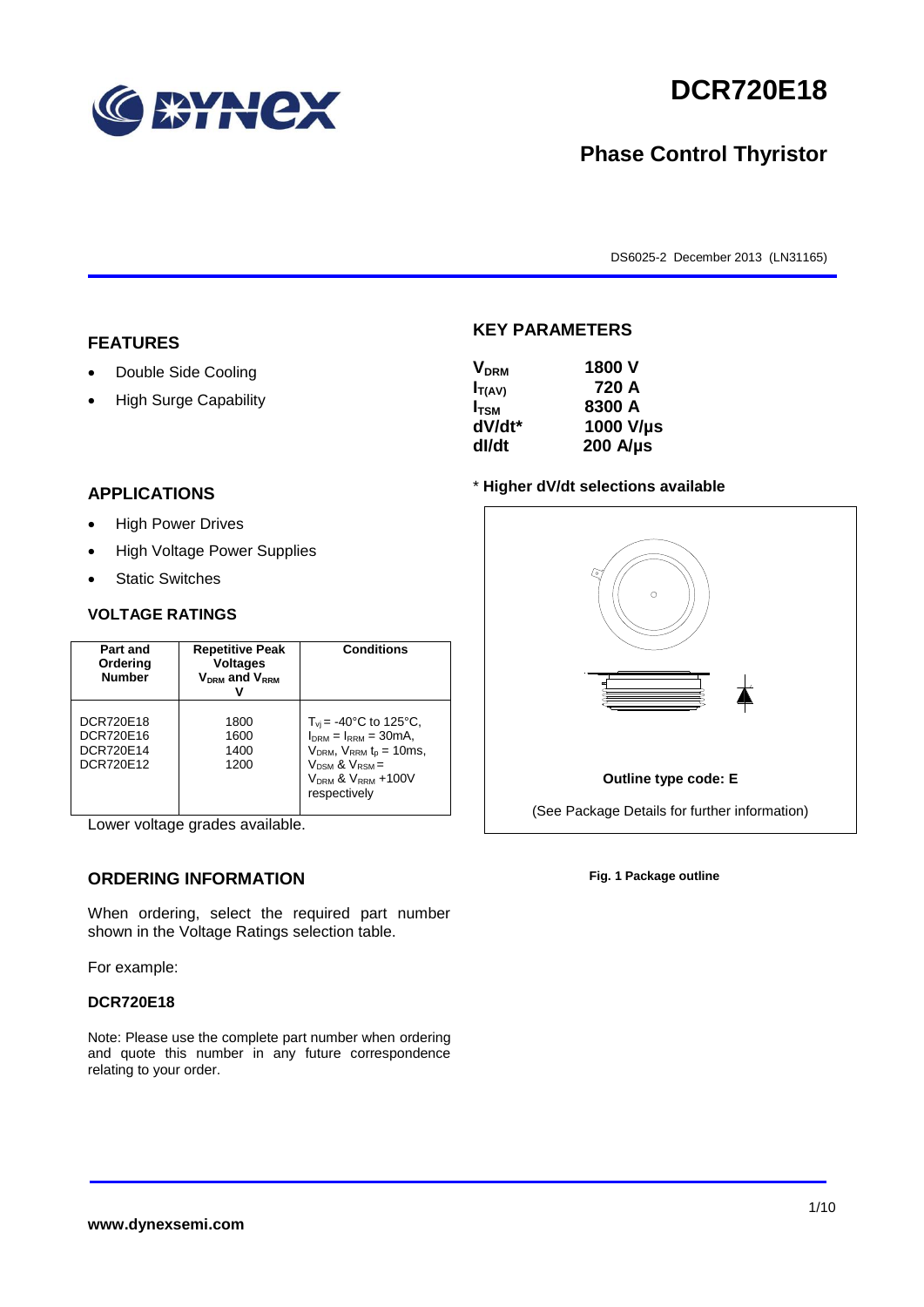

### **CURRENT RATINGS**

#### **Tcase = 60°C unless stated otherwise**

| Symbol       | <b>Parameter</b>                     | <b>Test Conditions</b>   | Max. | <b>Units</b> |  |  |
|--------------|--------------------------------------|--------------------------|------|--------------|--|--|
|              | Double Side Cooled                   |                          |      |              |  |  |
| $I_{T(AV)}$  | Mean on-state current                | Half wave resistive load | 720  | A            |  |  |
| $I_{T(RMS)}$ | RMS value                            | $\overline{\phantom{a}}$ | 1220 | A            |  |  |
| Iт           | Continuous (direct) on-state current | $\overline{\phantom{a}}$ | 1100 | Α            |  |  |

### **SURGE RATINGS**

| Symbol       | <b>Parameter</b>                        | <b>Test Conditions</b>                           | Max.  | <b>Units</b>      |
|--------------|-----------------------------------------|--------------------------------------------------|-------|-------------------|
| <b>I</b> TSM | Surge (non-repetitive) on-state current | 10ms half sine, $T_{\text{case}} = 125^{\circ}C$ | 8.3   | kA                |
| $I^2t$       | I <sup>2</sup> t for fusing             | $V_R = 0$                                        | 0.344 | MA <sup>2</sup> S |

### **THERMAL AND MECHANICAL RATINGS**

| Symbol           | <b>Parameter</b>                      | <b>Test Conditions</b>                       |    | Min.  | Max.  | <b>Units</b> |
|------------------|---------------------------------------|----------------------------------------------|----|-------|-------|--------------|
| $R_{th(j-c)}$    | Thermal resistance – junction to case | Double side cooled                           | DC |       | 0.041 | °C/W         |
| $R_{th(c-h)}$    | Thermal resistance – case to heatsink | Double side cooled                           | DC |       | 0.01  | °C/W         |
| $T_{\nu j}$      | Virtual junction temperature          | Blocking V <sub>DRM</sub> / V <sub>RRM</sub> |    |       | 125   | °C           |
| $T_{\text{stg}}$ | Storage temperature range             |                                              |    | $-40$ | 140   | °C           |
| $F_m$            | Clamping force                        |                                              |    | 4     | 6     | kN           |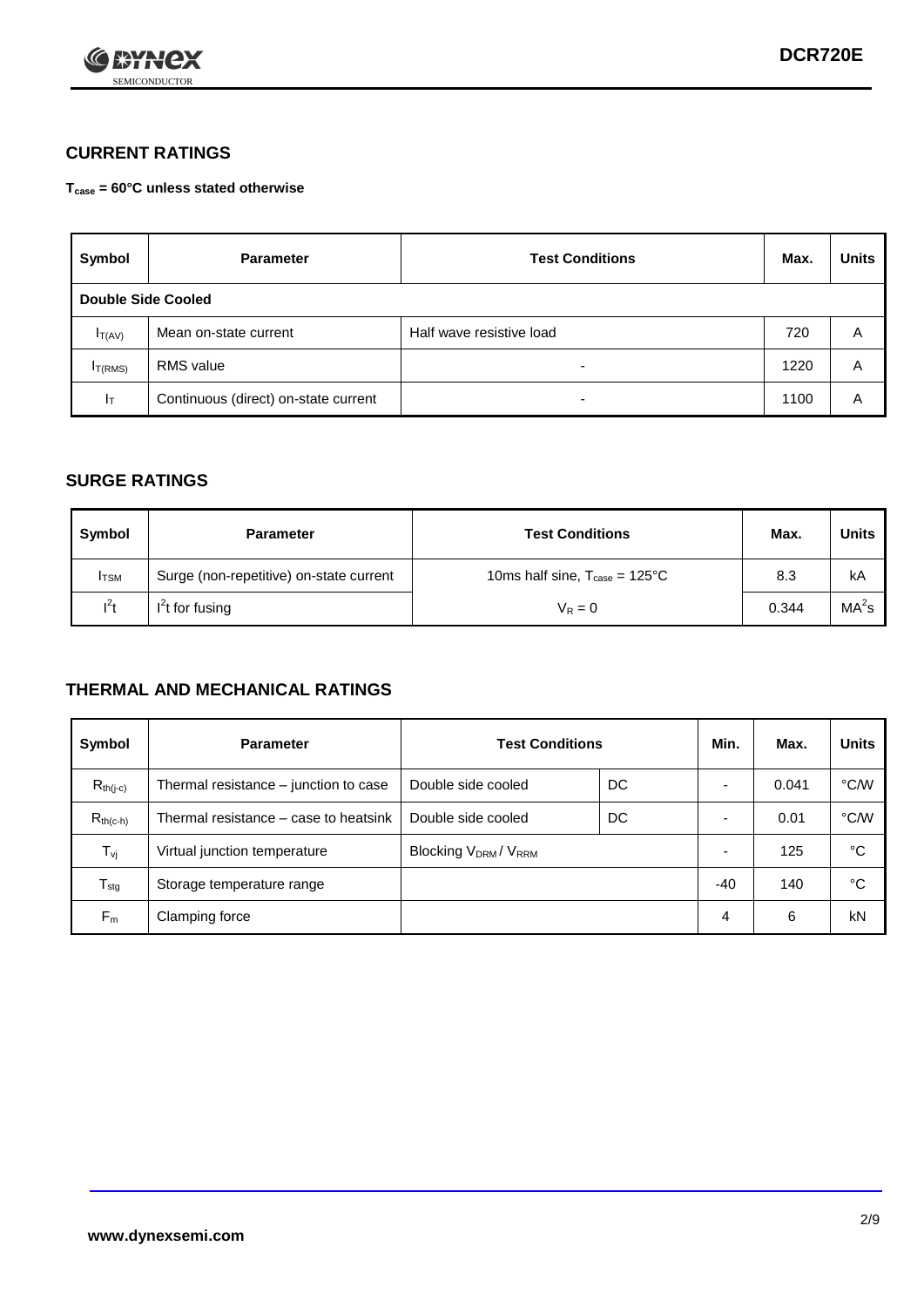

## **DYNAMIC CHARACTERISTICS**

| <b>Symbol</b>     | <b>Parameter</b>                              | <b>Test Conditions</b>                                                        |                 | Min.                     | Max.                     | <b>Units</b> |
|-------------------|-----------------------------------------------|-------------------------------------------------------------------------------|-----------------|--------------------------|--------------------------|--------------|
| <b>IRRM</b> /IDRM | Peak reverse and off-state current            | At $V_{RRM}/V_{DRM}$ , $T_{case} = 125$ °C                                    |                 | $\blacksquare$           | 30                       | mA           |
| dV/dt             | Max. linear rate of rise of off-state voltage | To 67% $V_{DRM}$ , T <sub>i</sub> = 125°C, gate open                          |                 | 1000                     | $\overline{\phantom{a}}$ | $V/\mu s$    |
| dl/dt             | Rate of rise of on-state current              | From 67% $V_{DRM}$ to 1000A                                                   | Repetitive 50Hz | $\overline{\phantom{a}}$ | 200                      | $A/\mu s$    |
|                   |                                               | Gate source 30V, 10 $\Omega$ ,                                                | Non-repetitive  | $\overline{\phantom{a}}$ | 1000                     | $A/\mu s$    |
|                   |                                               | $t_r$ < 0.5µs, T <sub>i</sub> = 125°C                                         |                 |                          |                          |              |
| $V_T$             | On-state voltage                              | $IT = 1500A$ , $T_{case} = 125^{\circ}C$                                      |                 |                          | 1.97                     | $\vee$       |
| $V_{T(TO)}$       | Threshold voltage - Low level                 | $T_{\text{case}} = 125^{\circ}C$                                              |                 | ٠                        | 1.09                     | $\vee$       |
| $r_{\text{T}}$    | On-state slope resistance - Low level         | $T_{\text{case}} = 125^{\circ}C$                                              |                 | $\overline{\phantom{a}}$ | 0.587                    | $m\Omega$    |
| $t_{\rm gd}$      | Delay time                                    | $V_D = 67\%$ V <sub>DRM</sub> , gate source 30V, 10 $\Omega$                  |                 | ÷,                       | 3.0                      | μs           |
|                   |                                               | $t_r = 0.5 \mu s$ , $T_i = 25^{\circ}C$                                       |                 |                          |                          |              |
| $t_{q}$           | Turn-off time                                 | $T_i$ = 125°C, $V_R$ = 100V, dl/dt = 10A/µs,                                  |                 | $\overline{\phantom{a}}$ | 150                      | μs           |
|                   |                                               | $dV_{DR}/dt = 20V/\mu s$ linear to 67% $V_{DRM}$                              |                 |                          |                          |              |
| $Q_{\rm S}$       | Stored charge                                 | $I_T = 1000A$ , tp = 1000us, T <sub>i</sub> = 125°C,<br>$dl/dt = 10A/\mu s$ , |                 |                          | 1500                     | μC           |
| $I_{RR}$          | Reverse recovery current                      |                                                                               |                 |                          | 110                      | A            |
| IL.               | Latching current                              | $T_j = 25^{\circ}C$ ,                                                         |                 | $\overline{\phantom{a}}$ | 1                        | Α            |
| Iн                | Holding current                               | $T_i = 25^{\circ}C,$                                                          |                 |                          | 200                      | mA           |

## **GATE TRIGGER CHARACTERISTICS AND RATINGS**

| Symbol          | <b>Parameter</b>         | <b>Test Conditions</b>                       | Max. | <b>Units</b> |
|-----------------|--------------------------|----------------------------------------------|------|--------------|
| V <sub>GT</sub> | Gate trigger voltage     | $V_{DRM} = 5V$ , $T_{case} = 25^{\circ}C$    | 3    | v            |
| $\rm V_{GD}$    | Gate non-trigger voltage | At 40% $V_{DRM}$ , $T_{case} = 125^{\circ}C$ | TBD  | V            |
| Iст             | Gate trigger current     | $V_{DRM} = 5V$ , $T_{case} = 25^{\circ}C$    | 300  | mA           |
| lgp             | Gate non-trigger current | At 40% $V_{DRM}$ , $T_{case} = 125^{\circ}C$ | TBD  | mA           |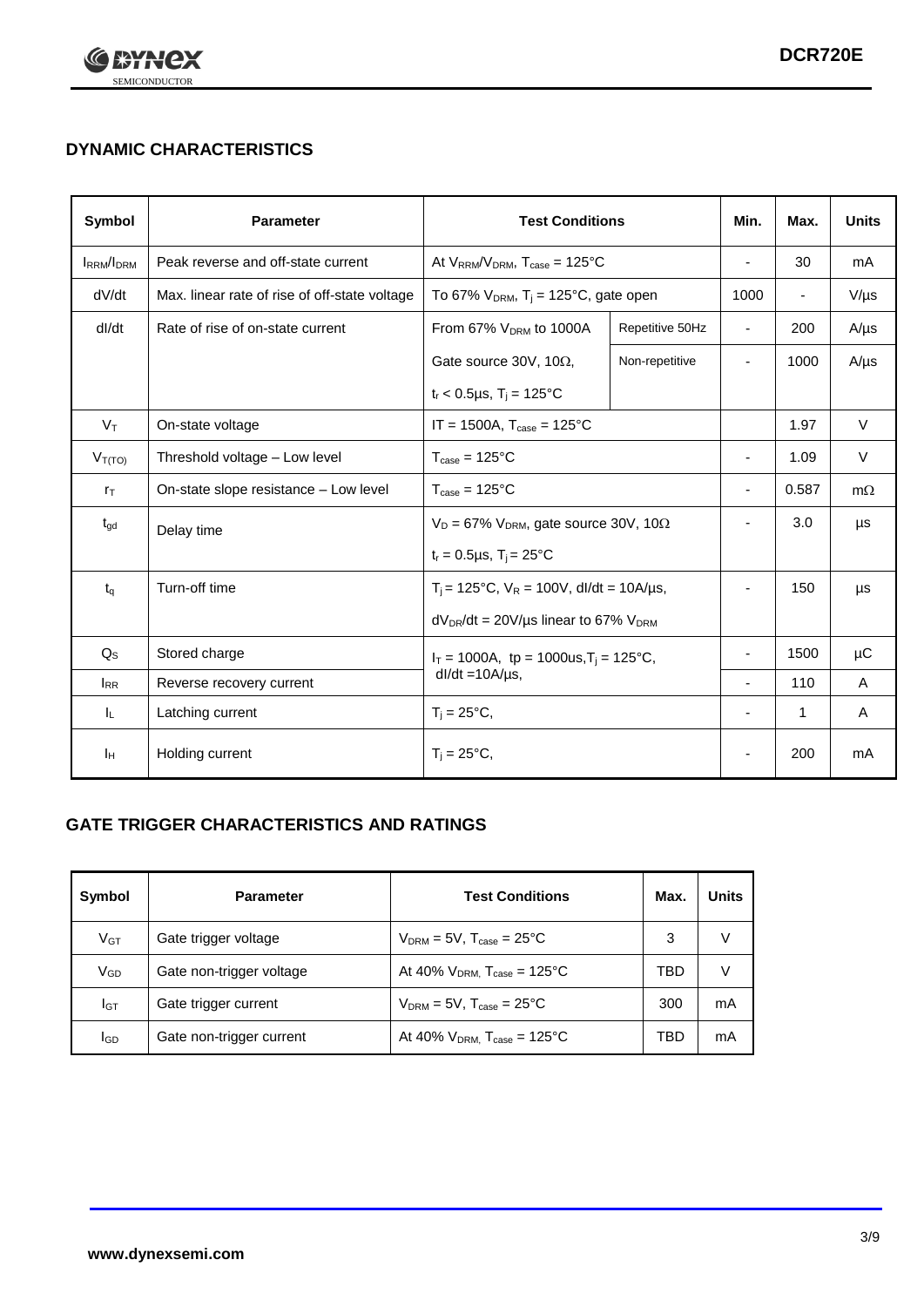

## **CURVES**



**Fig.2 Maximum &minimum on-state characteristics**



**Fig.3 Maximum (limit) transient thermal impedance – junction to case (°C/W)**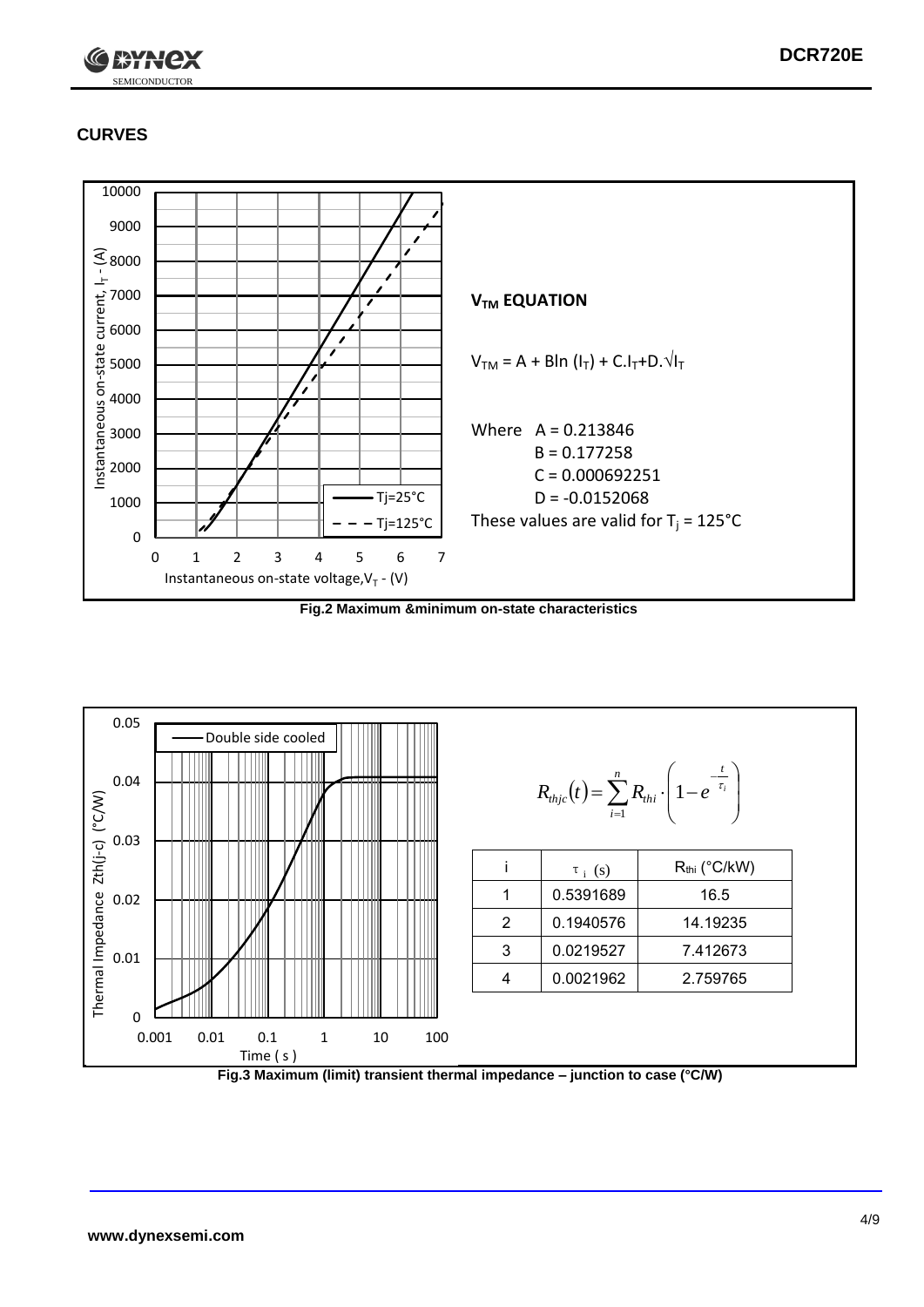





**Fig.6 Maximum permissible case temperature, double side cooled – rectangular wave**

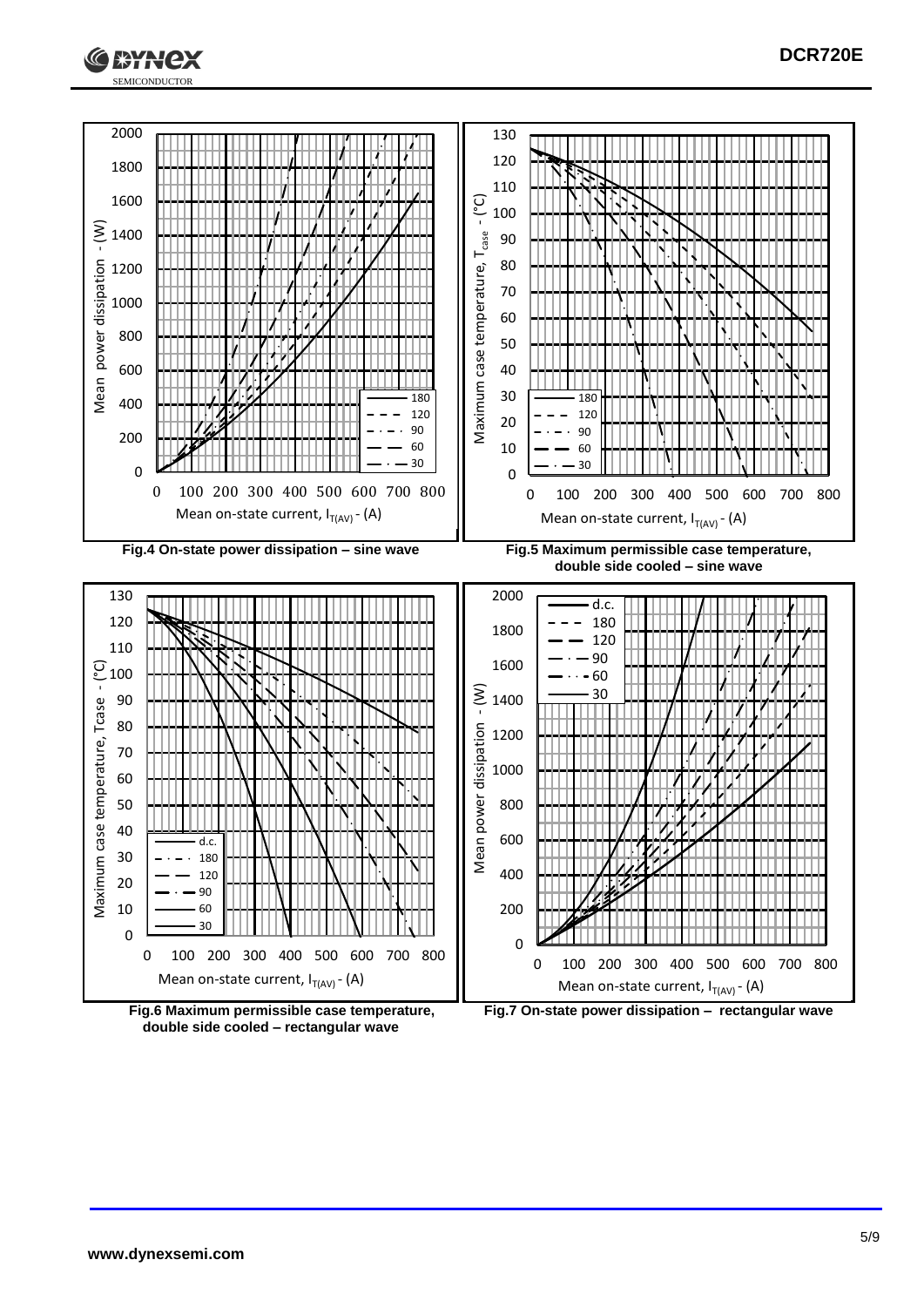

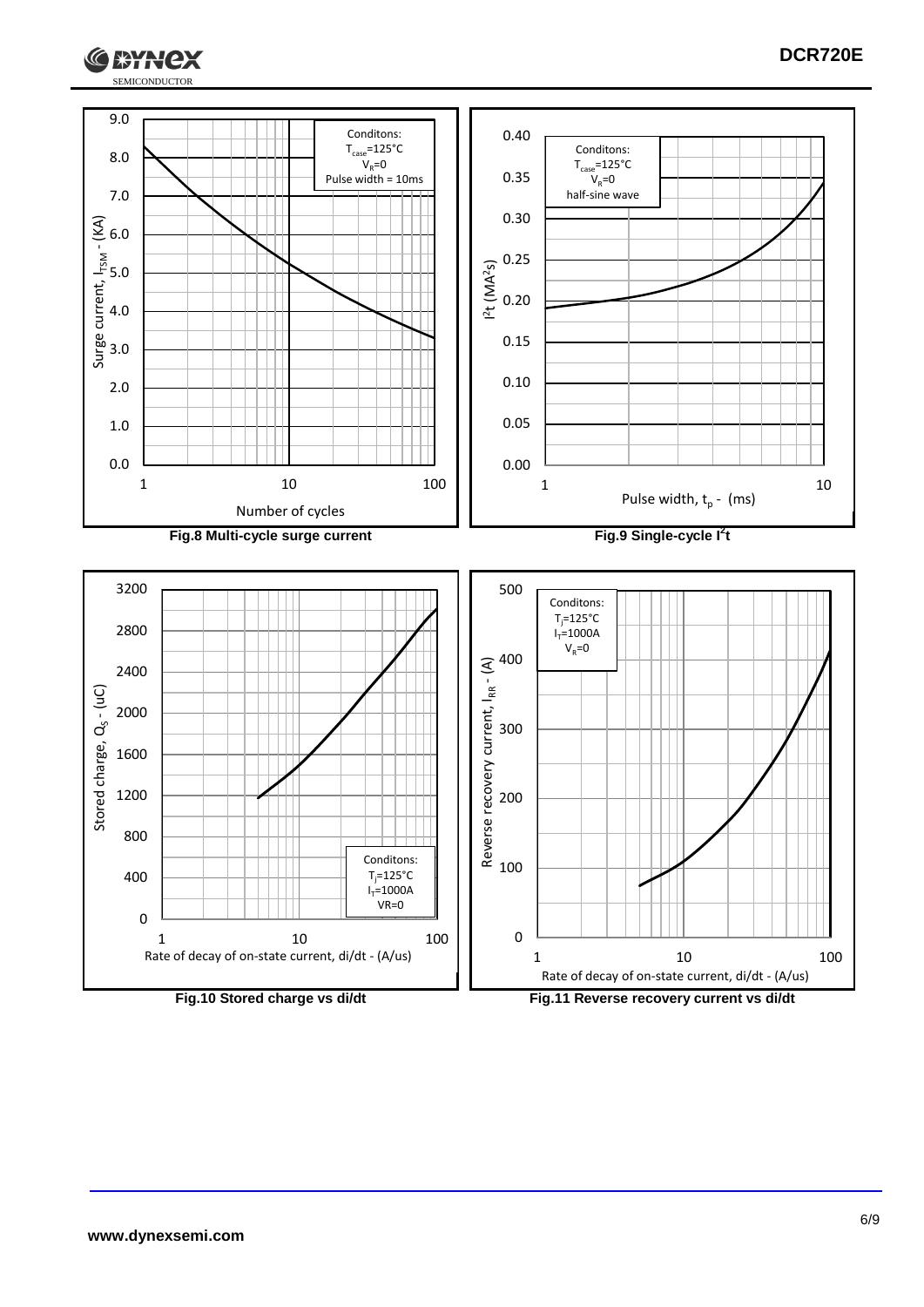

**Fig.12 Gate characteristics**



**Fig.13 Gate characteristics**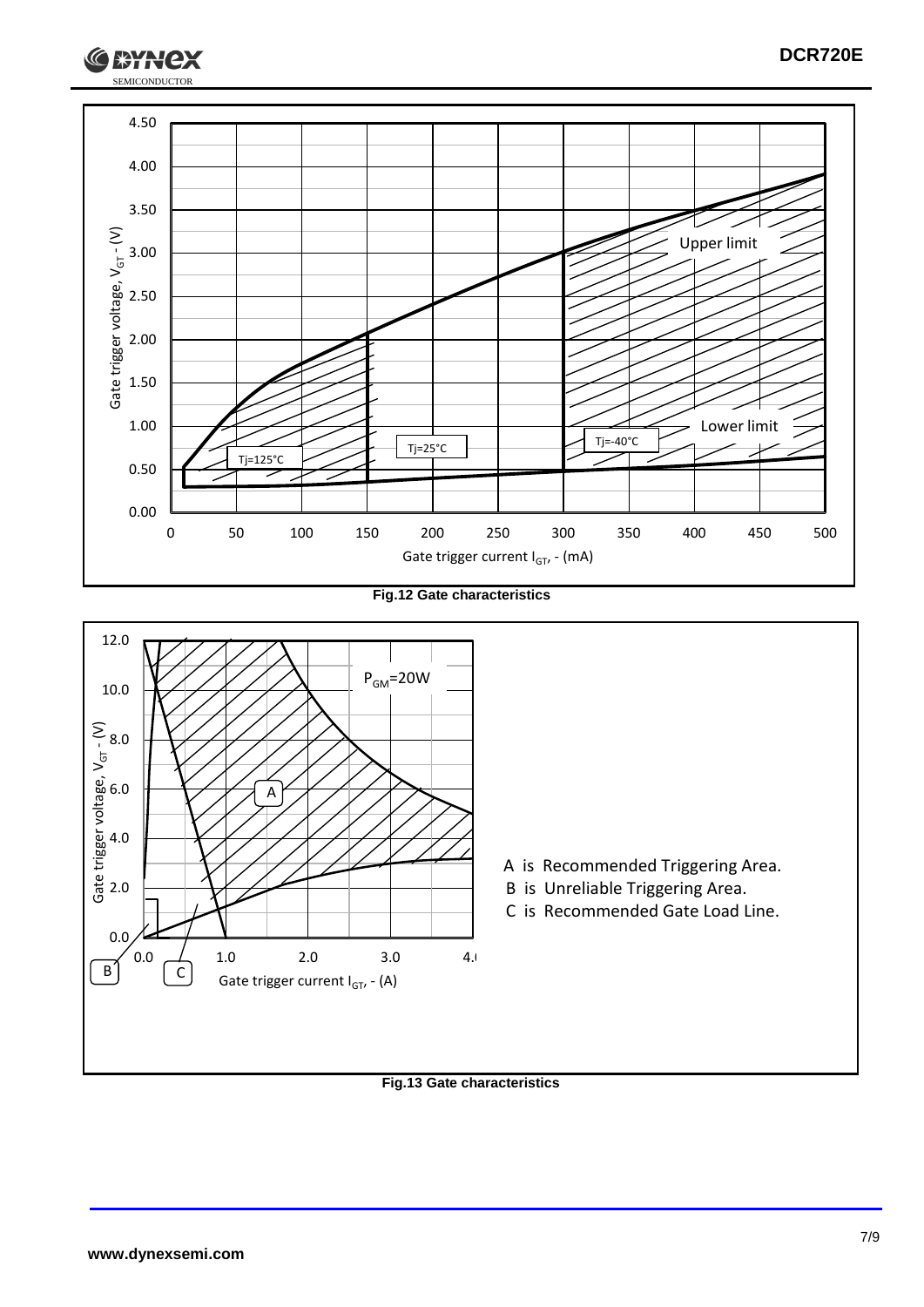

## **PACKAGE DETAILS**

For further package information, please contact Customer Services. All dimensions in mm, unless stated otherwise. DO NOT SCALE.



**Fig.14 Package outline**